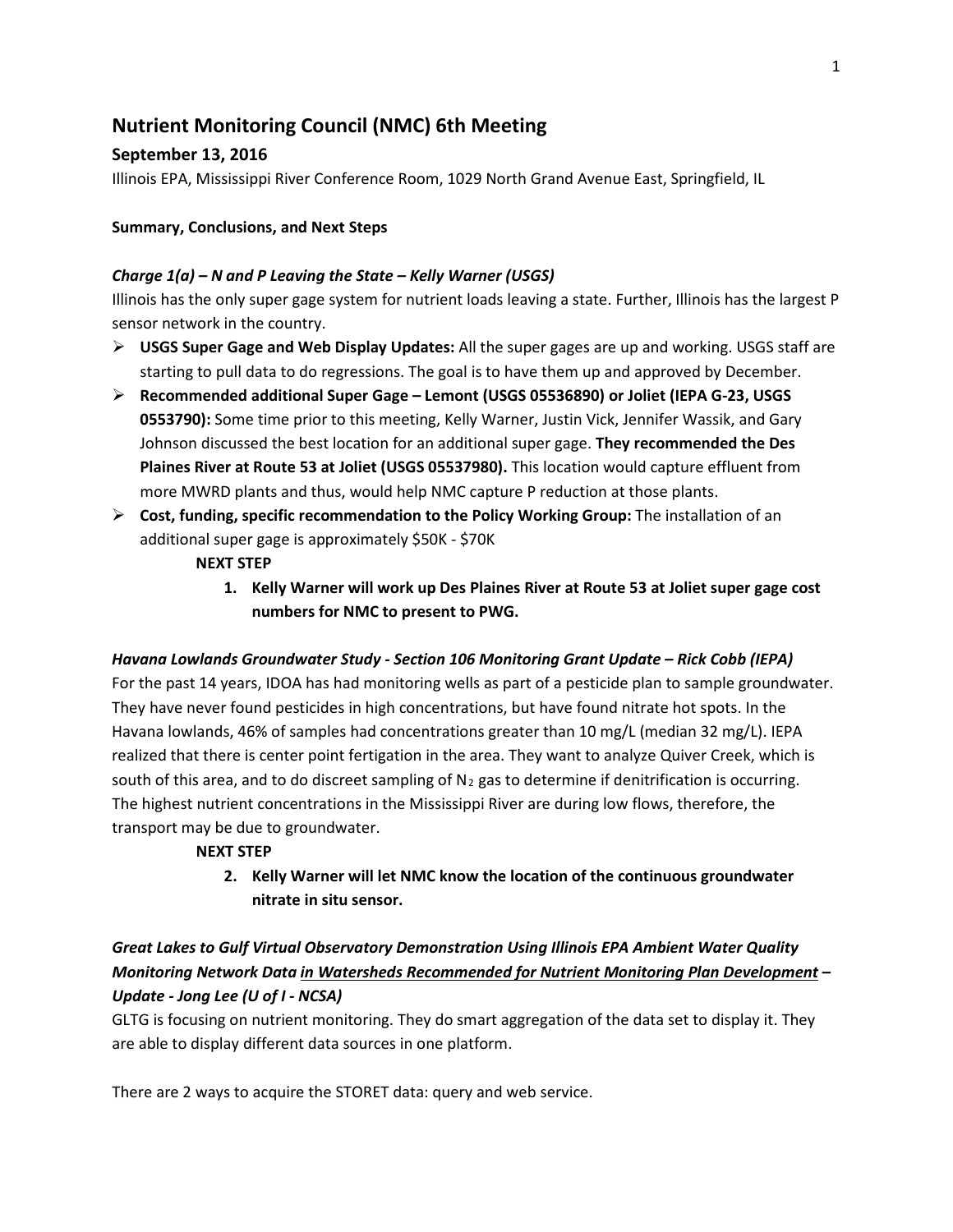#### **NEXT STEPS**

- **3. Now that NSCA has the first STORET acquisition method worked out, Jong Lee will put other stations in.**
- **4. Jong Lee will test out the second method to acquire the STORET data.**
- **5. Jong will continue pulling in Fox River data.**

# *Intensively Managed Landscapes: Critical Zone Observatory, Upper Sangamon River - Praveen Kumar (U of I)*

Prof. Kumar's project is part of a Critical Zone Observatory (CZO) network across the country supported by NSF. The two primary sites are the Upper Sangamon, IL and Clear Creek Watershed, IA. The concept of CZO is becoming more prominent globally. The results from IL and IA in intensely managed landscapes can be applied throughout the world.

The Critical Zone is a vertical column – from the surface down to bedrock. It has been studied in a disciplinary way. The idea is to study from the molecular scale to the watershed scale. The layers have been shaped by glaciers. Put it on a timeline along with human evolution. Climate transitions are shown and eventually resulted in prairie. Wind driven deposition of soil resulted in loess (which is highly productive and erosion prone). Loess supports the right environment for biodiversity. It is an essentially flat and low energy. It sits for a long period of time and is a very low transport driven system. However, the landscape has been modified and the changes have resulted in a transport driven system. Industrial agriculture's goal is to enhance rate limiting. Approximately 50% of energy goes into producing N fertilizer. This creates a discord between the rate limits.

Carbon-Soil/Sediment-Water-Energy-Nutrient-Ecology process: destruction of near surface macropore structure. Agriculture alters the C3/C4 in SOC/SOM mix. Prof. Kumar is doing some simulations. Erosion increases hydraulic conductivity and reduces water holding capacity. There is increased bed and bank area for erosion. They developed the concept of "age of nitrate" (how long nitrate stays in moisture column). The emerging trend of bioenergy crops: miscanthus has 50% increase of transpiration over maize.

A climate change  $CO<sub>2</sub>$  elevation study is underway as well. The more  $CO<sub>2</sub>$ , the warmer the plant. There is a whole suite of impacts. We (humans) are restructuring the heterogeneity at 'decadal to century' time scale. We can no longer assume that the organizational structure of landscape heterogeneity and connectivity is stationary. This is prompting us to rethink modeling. How can LiDAR high resolution data be exploited for modeling? Looking in to how to use waveform LiDAR data.

**Summary of key ideas:** Significant anthropogenic inputs in IMLs to overcome rate limits and rate limiting states for enhancing ag productivity. Landscape is being re-sculpted – heterogeneity and connectivity are non-stationary. Explore opportunities for new ways to approach modeling in a data rich world for novel insights – phenomenological prediction

#### **May be able to determine where to put BMPs to best improve water quality.**

This project has another 2 years remaining.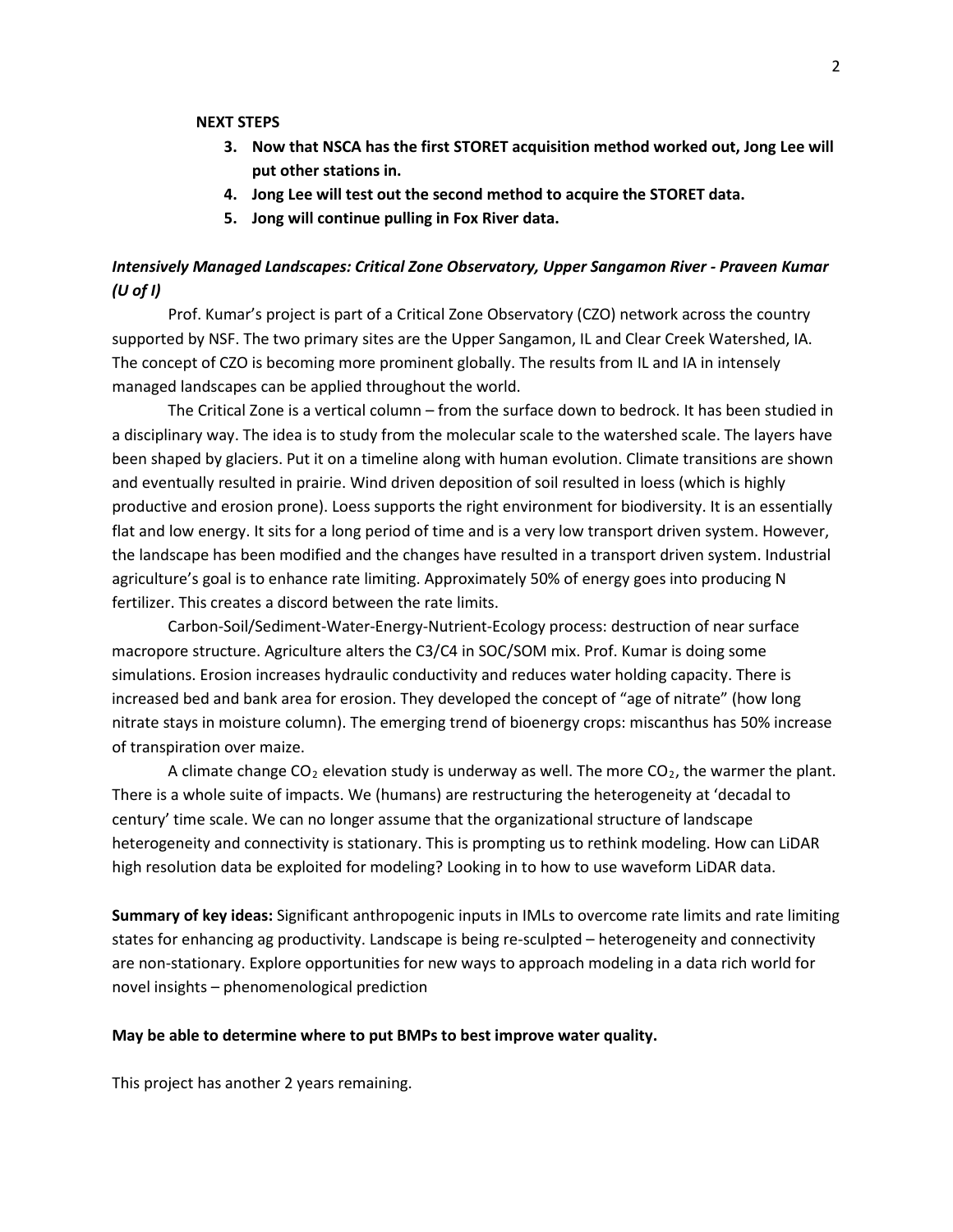# *Watershed Nutrient Monitoring Plan Template Development – NMC Discussion*

NMC discussed what would be needed for watershed nutrient monitoring plans to create an interactive template. NMC's role is that of an oversight group. NMC will create a document that is a template for monitoring approach. NMC will not be performing the monitoring in a formal sense and expect to have the work for specific watershed contracted out. NMC will develop cost estimate for watershed level monitoring.

## **CONCLUSION**

NMC will pilot the development of a watershed nutrient monitoring plan with one watershed to answer if existing monitoring efforts provide enough data to evaluate the effect of nutrient BMP efforts. **NMC will start with the Vermilion (IL River) Watershed.**

### **NEXT STEPS**

# **Develop an interactive Google doc for template Phase I (listed below):**

- 1. NMC will send Jong Lee their gmail account: [jonglee1@gmail.com](mailto:jonglee1@gmail.com) by Sep 16.
- 2. Jong Lee will create Google folder with subfolders and will share with NMC by Sep 19.
- 3. Gregg Good will populate "introduction" and "study area description" by Oct 19.
- 4. Cindy Skrukrud and Gregg Good will populate "public participation" by Oct 19.
- 5. Laura Keefer and Kelly Warner will work with Jong WQ data by Oct 19.
- 6. Justin Vick and Andy Casper will work with Jong for biological data (Y/N boxes) by Oct 19.
- 7. Everyone will populate the template by Dec 6. Gregg Good will remind everyone before Thanksgiving.
- 8. At Dec 6 meeting, NMC will tweak plan.

#### **Template items might include:**

#### **Phase 1:** Needs assessment**.** Occurrence and distribution statement.

- □ Watershed Nutrient Monitoring Plan Goals/Objectives:
	- N and P Load Estimation
	- Trends in Loading Over Time
	- **Water Resource Quality Outcomes**
- D Public Participation
- $\square$  Study Area Description (e.g., size, land use, water and land resources inventory, inventory of point and nonpoint sources, other) Unique characteristics/features of the watershed
- Historic and Existing Monitoring and Baseline Data in the Watershed
	- Chemical, Physical, Biological
	- **Attach figures**

# Analysis of additional monitoring [NMC has not decided who will provide this analysis.]

#### **Phase II:**

□ Needed Additional Monitoring in the Watershed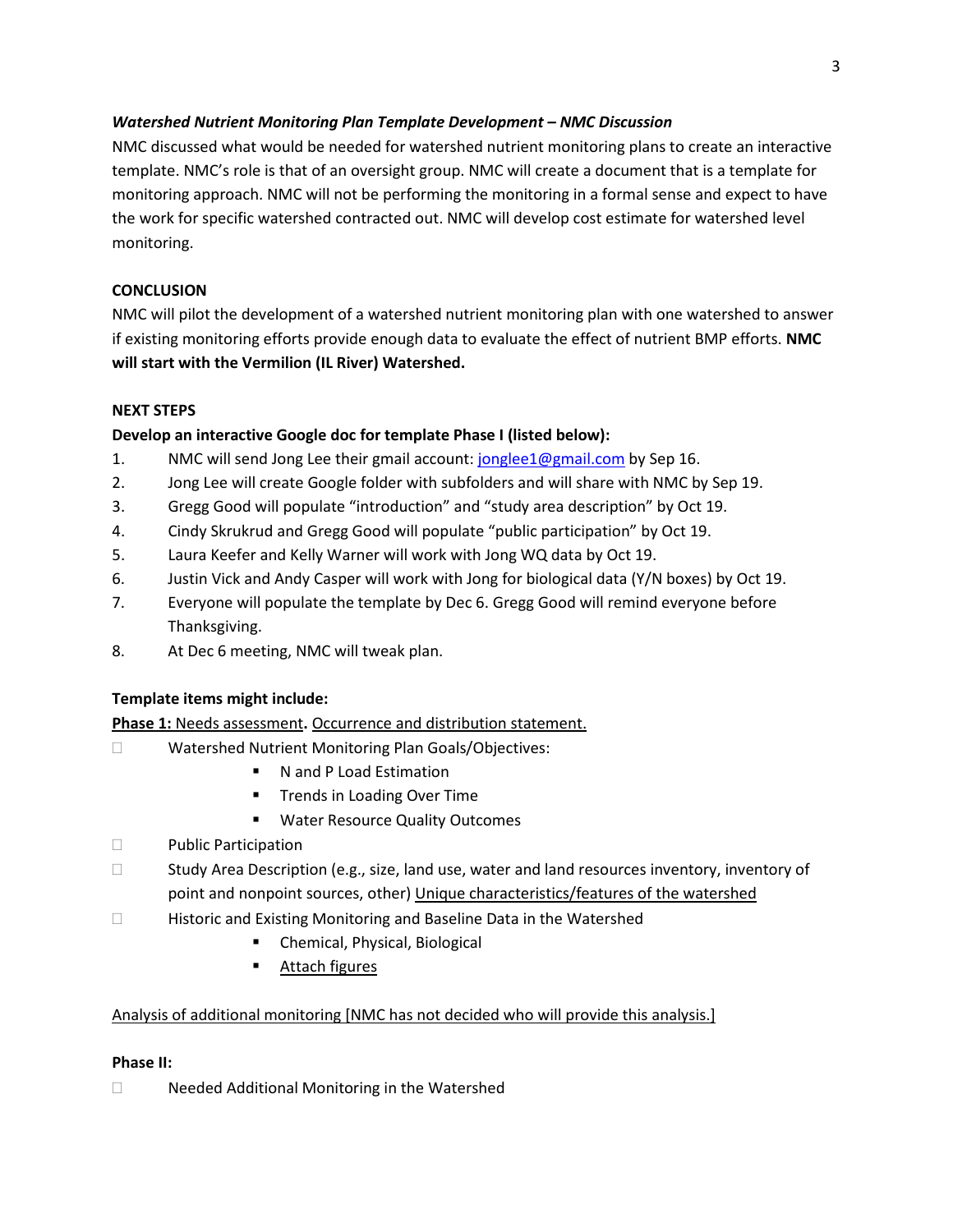- **EXEC** Chemical, Physical, Biological
- Monitoring Design
- Implementation
- Data Management
- Quality Assurance/Quality Control
- □ Assessment/Evaluation Methodologies
- □ Results and Reporting
- Monitoring Entities
- Monitoring Costs
- □ Potential Funding and In-Kind Resources
- Milestones/Timelines
- Limitations/Constraints
- □ Next Steps
- Appendices
- Other:
- Other:

In attendance (members and guests): Eliana Brown, IWRC; Katie Hollenbeck, IWRC; Brian Miller, IWRC; Gregg Good, Illinois EPA; Kelly Warner, USGS; Jong Lee, UIUC; Cindy Skrukrud, Sierra Club; Andy Casper, Illinois Natural History Survey; Kevin Culver, Aqua America; Matt Short, Illinois EPA; Sarah Lindholm, Illinois EPA; Trevor Sample, Illinois EPA; Justin Vick, Metropolitan Water Reclamation District; Laura Keefer, Illinois State Water Survey; Chuck Theiling, US Army Corps of Engineers; Rick Cobb, Illinois EPA; Praveen Kumar, University of Illinois, Missy Cain, Illinois EPA; Eric Lewey, Illinois EPA

Gregg Good: Thank you all for coming. This is the 6<sup>th</sup> meeting of the Council. Laura Gentry, Paul Davidson, and Ann Holtrop cannot make it today. Let's go around the room and do some introductions.

#### Introductions

Gregg Good: I wanted to reiterate that the minutes/notes are up on our website. I'm sure you've all gone on our website. All the groups have their information up there.

Eliana Brown: So who has been there before? My email's signature block has a link to it.

Cindy Skrukrud: If you google Illinois Nutrient Loss Reduction Strategy, it's the first thing that pops up.

Gregg Good:. Kelly was nice enough to give information from the last NMC meeting to the PWG, which was on August 30. Do you want to report?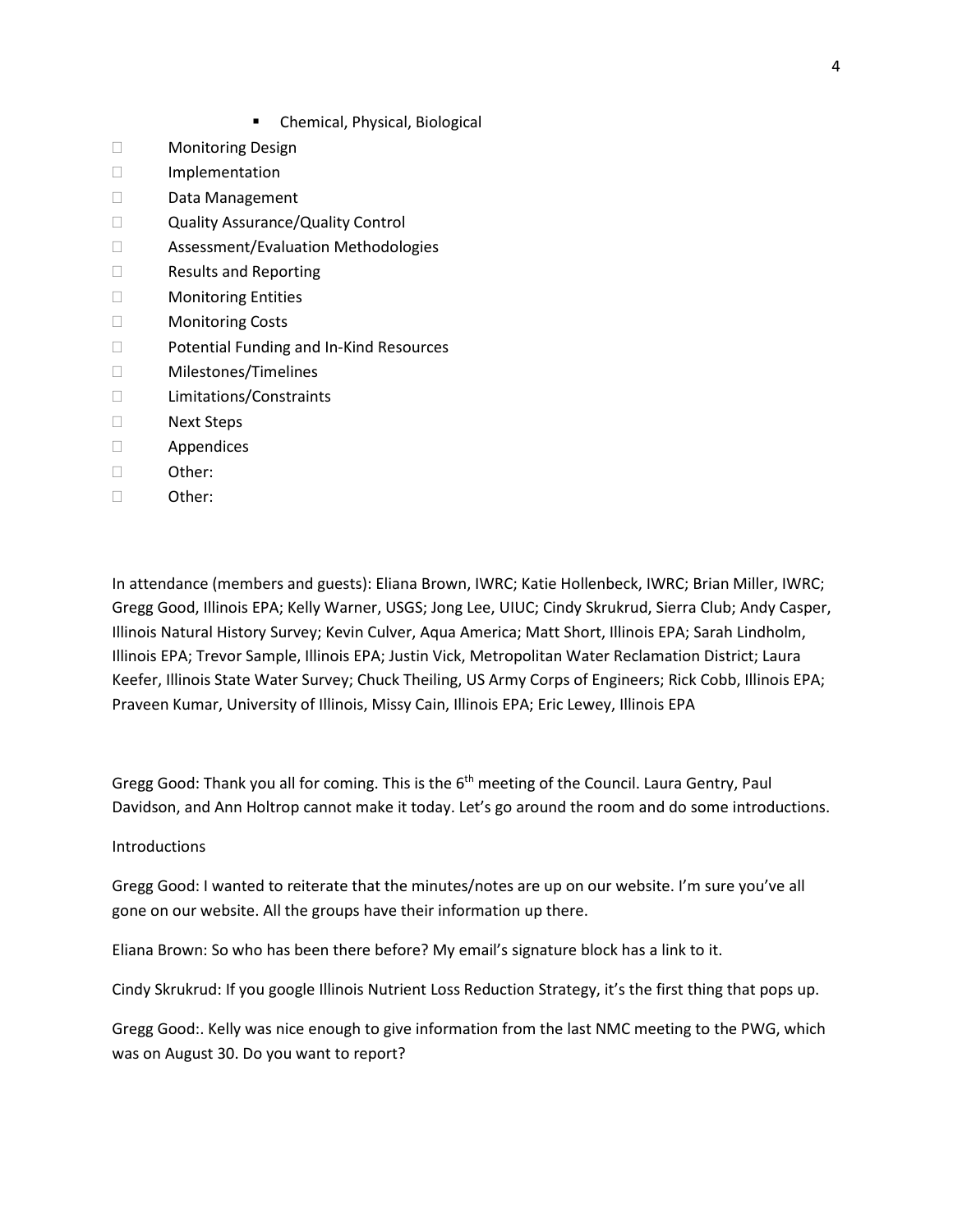Kelly Warner: There was only one question, about the Brownwater Study; how it will relate to surface water? That was the only question. They were short 4-minute presentations.

Eliana Brown: I have a question regarding the notes. The way that we have been doing it is that Katie is a human stenographer and I write the conclusions and next steps. If you find it helpful, I can also put in summaries. Since we didn't have notes the last time, I am happy to do summaries.

Kevin Culver: I would like a summary.

Eliana Brown: Okay, I will do that.

Gregg Good: You all have the agenda in front of you.

Eliana Brown: One more thing; if there is anything you want to make sure is in the summary, keep your eye on that and I will change it up if you'd like.

Gregg Good: We will follow up with Rick Cobb on the groundwater study, Jong will do a quick overview, Praveen is a special guest, and then we will talk about nutrient watershed plans. Here is the list of NMC members. So these are our charges. We want to know what's leaving the state of Illinois, what's leaving selected high priority watersheds, local water quality outcomes, reductions in algae etc. This was just a slide that is a placeholder for Kelly. She will give an update on the gaging network and maybe talk about a new site.

Kelly Warner: Everything is up and working today, so that's good news. However, low flows will get sensors out of water. At the Vermilion River at Danville, the phosphorus sensor isn't working because of turbidity. Now we are pumping water up into holding tank and doing it that way. We have pulled the data to see if we can come up with a regression to come up with total phosphorus. The USGS has a relationship with students to help with analysis. December is the goal to have those regressions up. Orthophosphate, turbidity, and suspended sediment are used for regression. During low flows, there is very little input.

Cindy Skrukrud: Does turbidity take into account that in the summer, phosphorus is in algae and not in water column?

Kelly Warner: At one of the sites, there is a blue-green algae sensor. But we haven't done anything with that yet.

Cindy Skrukrud: I only ask because it's in the algae, and some samples are pretty green.

Kelly Warner: It would be interesting to go with a hand held kit and give validation of what they are seeing versus what's in the water.

Gregg Good: Do you take water chemistry samples?

Kelly Warner: Once a month and during high flow. The dissolved concentration is in the regression. So this is a follow up from our last meeting. Justin, myself, Jennifer, and Gary met and got together and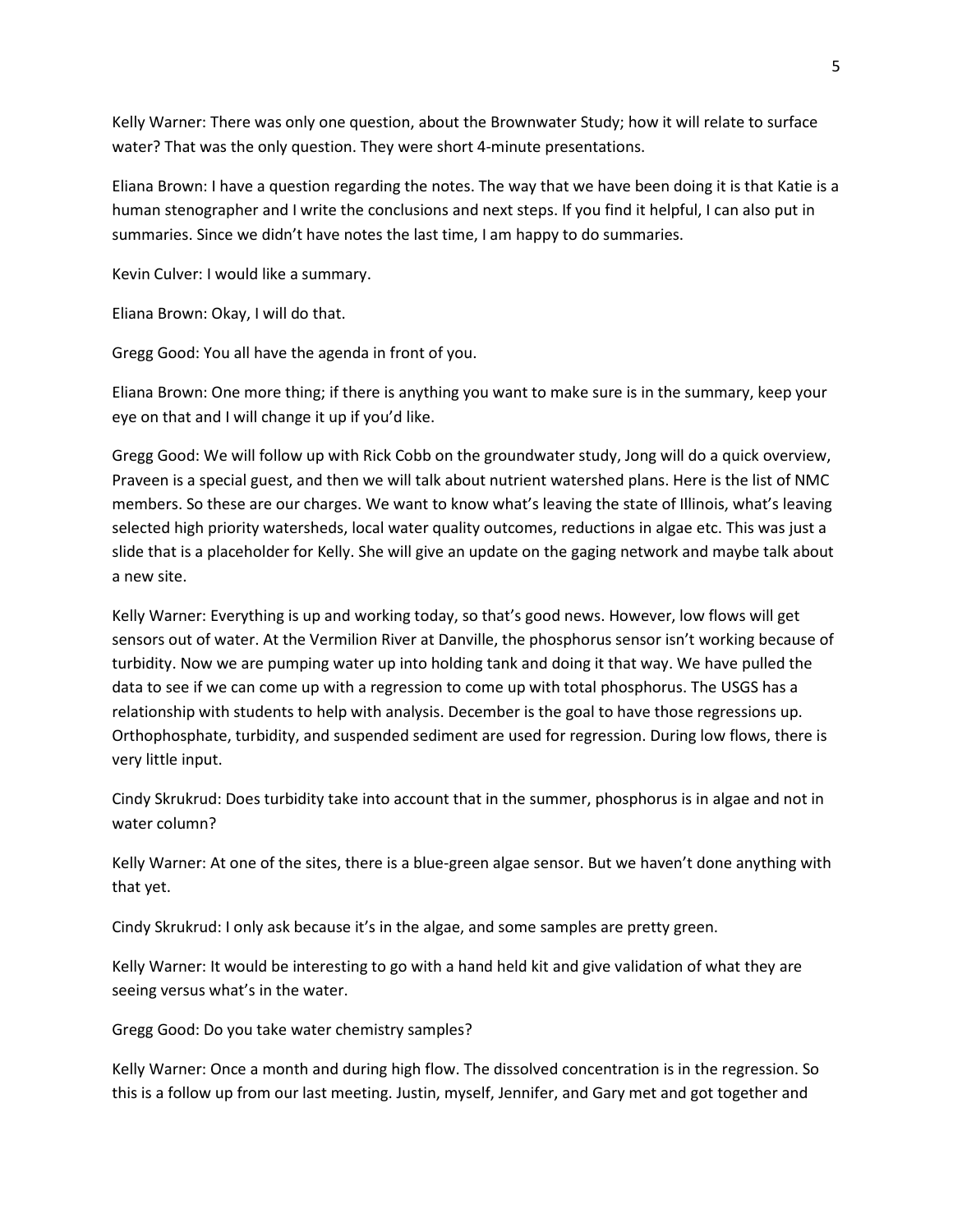discussed where we would potentially put a super gage to monitor upstate versus downstate. We looked at Lamont and Joliet at Rte 53. The recommendation was Des Plaines River at 53 in Joliet. Lamont would be cost effective, but we'd get better representation with Des Plaines River at 53 in Joliet. This is current USGS gage. Do we have anything else?

Justin Vick: The MWRD plants feed into the Des Plaines. The Lamont is only Stickney.

Cindy Skrukrud: Lamont would capture the "big 3" and not those others. Joliet would be my recommendation too.

Kelly Warner: The biggest thing is you don't want to go south of Kankakee. Des Plaines is more ideal. It's a little tricky construction-wise but we pulled in our construction wise folks. It is IEPA G23.

Gregg Good: Any idea who's going to pay for this? The hope is that we can capture what's coming out of Chicago.

Kelly Warner: And some of the biggest loss is happening outside of Chicago, so you want to capture those.

Gregg Good: Have we pushed a pencil on cost?

Kelly Warner: I can give you a ballpark. It would maybe cost about \$50,000 to install and get all of the installation and equipment. The nitrate sensor would maybe cost about \$18,000, the EXO 8. The phosphate sensor would maybe cost around \$18,000. So I would say the cost would be between \$50,000 and \$60,000. But it could go as high as \$70,000. There is another sensor out there that does better with higher phosphate. Operation and maintenance is maybe around \$60,000. Don't quote me on this!

Cindy Skrukrud: This includes field technicians to sample?

Kelly Warner: Yes. The big thing is to get people out there during storm events.

Cindy Skrukrud: Which office is it out of?

Kelly Warner: DeKalb. One doing Rock and Green is out of DeKalb.

Chuck Theiling: What does a regular gage cost?

Kelly Warner: I would estimate around \$14,000 for just discharge. But again, I'm not entirely sure. These are just estimates.

Cindy Skrukrud: Who's funding all other supergages?

Gregg Good: We are. We committed to 5 years' worth of monitoring. Director Bonnett did it. Now that we know where it would go, I would like to get an actual estimate to be added on to existing program. Iowa and Illinois USGS are now together.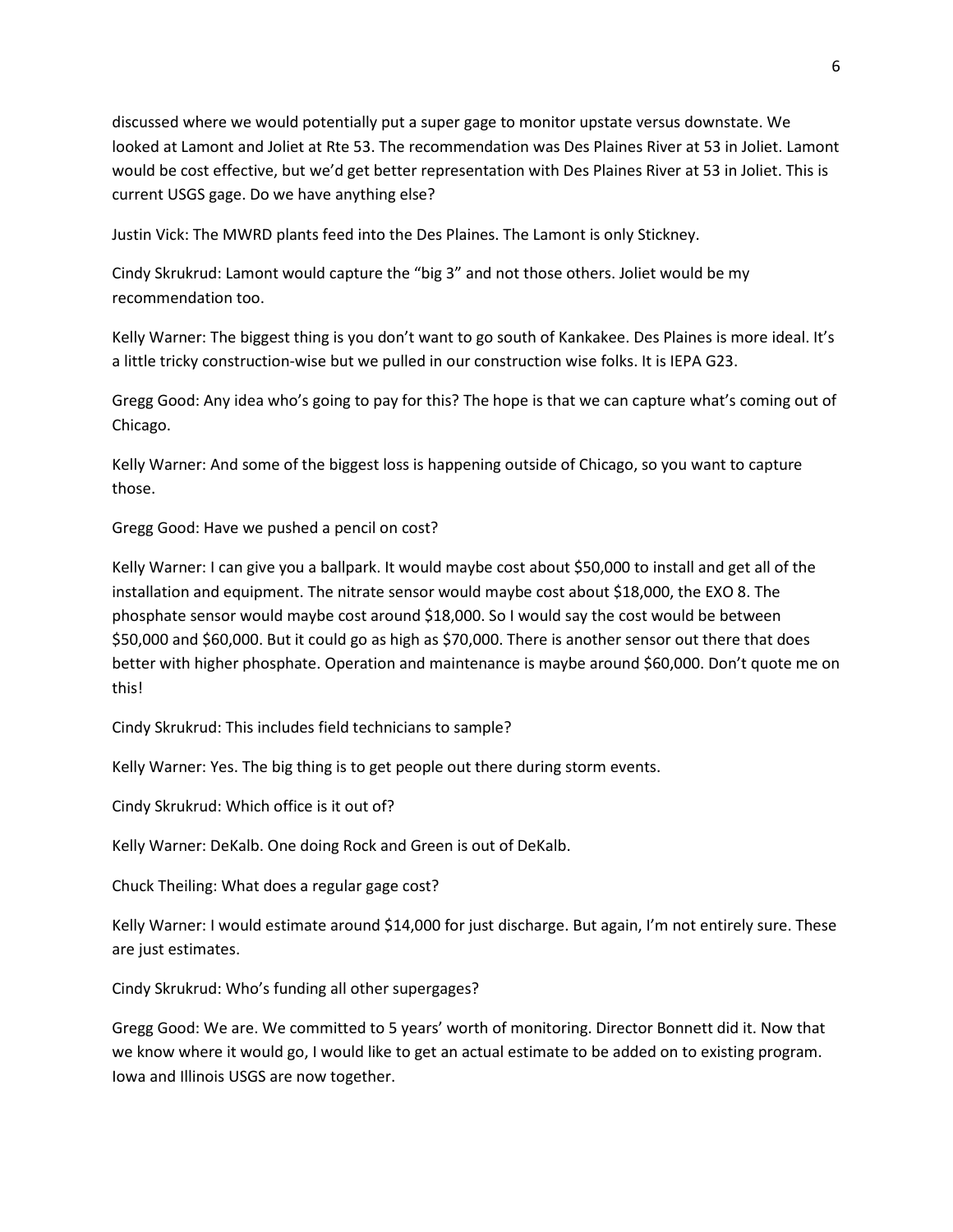Kelly Warner: The combined Iowa and Illinois USGS is known as ILIA. A lot of USGS offices have merged for cost effectiveness. What Gregg is getting at, is this network is shown at national meetings to look at loads leaving the state. Phosphorus sensors are new for using in river systems. It has held up as the largest continuous phosphate sensor in country.

Chuck Theiling: The director of Iowa put in sensors and integrated water quality with Engineer Research and Development Center engineers. We are making water quality models and it is used for alternative analysis. We are looking at nutrient reduction potential in floodplain and working it into agriculture.

Gregg Good: So let's work up a number. Kevin, as a member of the NLRS Policy Working Group, do we need a specific recommendation?

Kevin Culver: I would just say "hey this is what we are doing" and everyone will be happy.

Kelly Warner: If you just brought it up in the meeting.

Cindy Skrukrud: Is MWRD interested in throwing money into the pot?

Justin Vick: I'll ask them. Gregg, you probably know more about that talk.

Andy Casper: What about more opportunities associated with BMPs? I don't think any town or council would use this. One thing they would have is the science.

Gregg Good: I think that our charge is a bigger picture than to provide individual watershed BMPs.

Cindy Skrukrud: How would you tease that out?

Andy Casper: Could you separate urban from agriculture? I wondered if there was a way to tag along on urban environment without being a leader in it.

Cindy Skrukrud: You could do that if you have a gage and know what's coming out of plant and then subtract it.

Chuck Theiling: Could you crowd source for funds? That way you have community buy-in.

Cindy Skrukrud: Crowd sourcing would have to be done through an NGO to accept money.

Gregg Good: Rick Cobb, good timing. He gave a talk about new project we received a grant for and he will talk about how groundwater fits in.

Rick Cobb: Could you scroll down to where the grant description is? We are working with Kelly and Bill and the Illinois Department of Agriculture has designated monitoring wells. They have those at the edges of farms fields. It was set up to do pesticides, first transformation products. Also we are sampling wells for nitrates. We did an analysis before the integrated report was published and found hotspots that go above the MCL. In the Havana lowlands, 46% had concentrations greater that 10mg/L. One thing that we realized is that there is lots of center point irrigation. How much of a load is going to Illinois River and thus the Mississippi River? The goal is to do an initial assessment. It would be nice to put a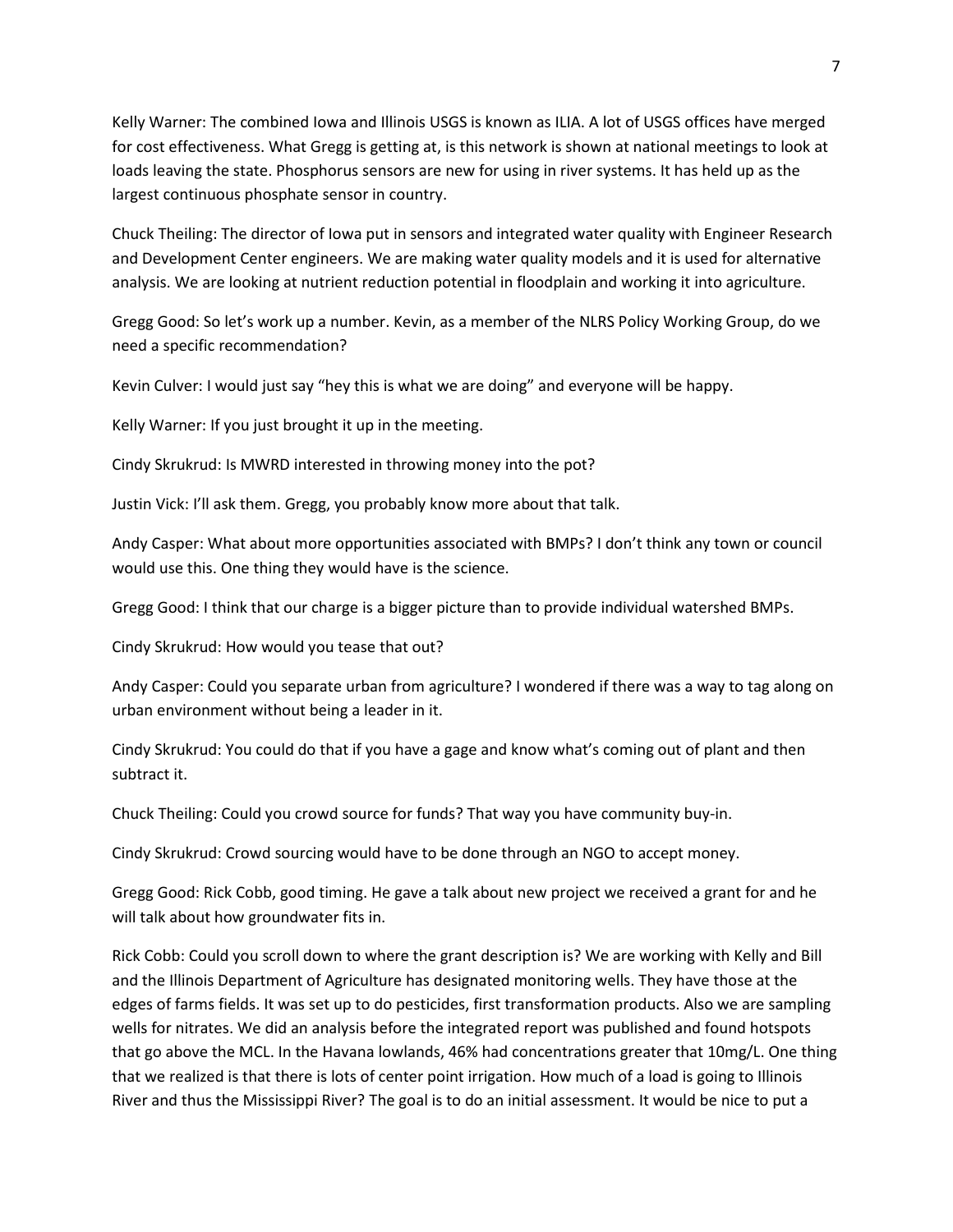well in and assess the concentration. We want to see the concentration of nutrients. We also want to do a discrete sample of nitrogen gas and nitrogen isotopes. We don't have any deep community wells. We have one of these wells elsewhere and there is an upward trend of nitrate. The cone of depression many be pulling shallow water into deeper groundwater.

Kevin Culver: Is there backflow prevention on those tanks?

Rick Cobb: Those regulations came about in the 1980s and there are rules for that. I don't think that's what's going on here.

Gregg Good: Mechanical failures are another issue.

Rick Cobb: Oh yeah, nothing is foolproof. We will come out with a report at the end of the year and allow stakeholder input. The highest concentrations are during times of low flow which indicates that it is groundwater.

Gregg Good: So we got the grant from USEPA and started a month ago. What year does this go until?

Kelly Warner: 2018. So the idea is that we get a well installed with continuous monitoring within the next month. This is most susceptible because of high hydraulics within area. Next time we will let you know the location of the continuous sensor. We can get it in next month depending on cooperation since it is on private land. The plan is for the data to be on web. There is continuous monitoring of nitrate in the groundwater sensor.

Rick Cobb: Did I mention we will also be comparing to the supergage in Florence?

Gregg Good: Next we want to get an update from Jong Lee. We have the IEPA STORET staff Matt, Missy, and Eric here as well.

Jong Lee: We brought data in from Illinois EPA to the dashboard which is Great Lakes to Gulf. I showed you last time how you can acquire data from STORET and ingest it into the system. When we do it, there are 2 ways to do it. The 1<sup>st</sup> way is the web interface download and the  $2^{nd}$  way is using web service. We are not done yet. About the 2<sup>nd</sup> method; we use the web service using SOAP and use Python. When you use a parameter, if you do something wrong, it's not going to work. It is a huge XML file. We have a hard time parsing through it. For those questions we can get help from STORET people. We are still in the process of bringing Fox watershed data into the system. It seems like STORET has a special identifier for variables. Now we have stations on one river, we can compare a variable sensor. That's what we have been working on so far. We are in the stage that we can do it quickly now. The featured watershed will zoom into the area.

Kelly Warner: I saw a talk by Dwayne Young with the Office of Water and a lot of groups are doing this for all the data they have in STORET. A lot of people are doing this, pulling all data together and showing it. What is the difference between all of this? What is our niche? What do we provide what others don't?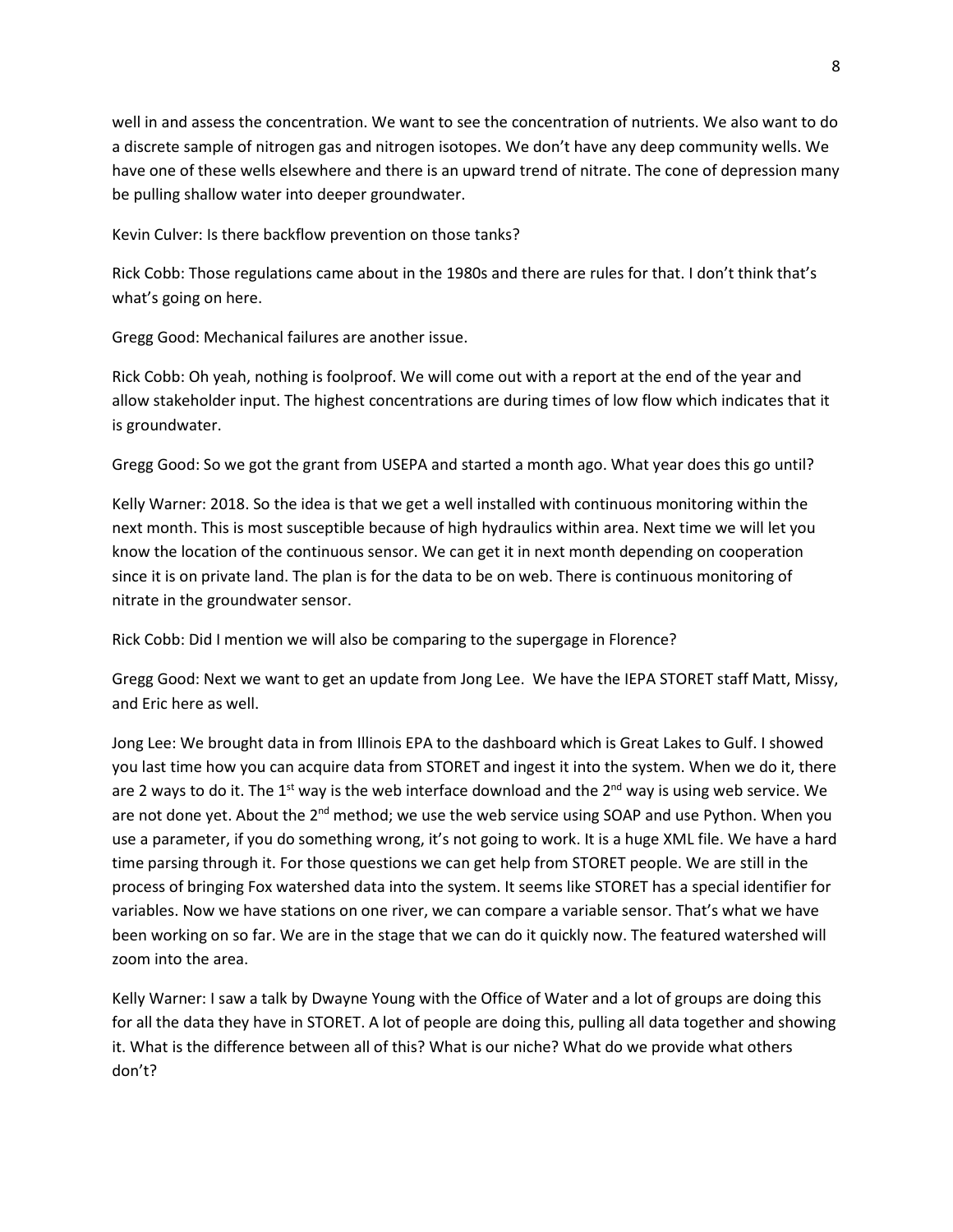Jong Lee: For Great Lakes to Gulf, we focus on nutrient variables. The user is able to interact with charts, but for the usage of data sources – we are able to get different data sources on one platform. It matters what to bring in and what to show.

Kelly Warner: What I would be interested in knowing is how Great Lakes to Gulf compares to others? Do we have more data? Do we have more sites? We don't want to replicate efforts.

Brian Miller: Jong tapped into a process and how to do it. What this has done was a smart aggregation, not a snapshot of time that's outdated as soon as it is pulled.

Jong Lee: It is geodashboard technology on how to configure system and display for users. Great Lakes to Gulf monitoring is seasonal based and how to process and manage data within the site.

Cindy Skrukrud: Are you pulling in algae data? What are the levels of algae?

Jong Lee: If the data source has it, we display the algae data. We have some real time sensors deployed.

Andy Casper: How do you handle data sources not in the database?

Jong Lee: Well there are 2 or 3 possible scenarios. Web storage can pull from web system or excel files and work with adjusting it into the system.

Gregg Good: Next up is Praveen Kumar. Let's allow Laura to do the introduction.

Laura Keefer: Praveen is in the civil and environmental engineering department. He's been there forever. He worked on a number of projects. We invited Praveen to talk about what ACZO is all about.

Praveen Kumar: I have worked with a variety of people with a variety of different backgrounds and will talk about my own learning and will explain what the terms mean. We are part of a network. There are 9 observatories. We have 2 primary sites, and the exciting part is the concept of the critical zone. The critical zone is from the top of canopy to the bottom of the bedrock. When you study something in a disciplinary way you leave out things you don't understand. Understanding the molecular scale to the watershed scale is fundamental to the large scale. The concept was put together early on. The Midwest is different, with a largely altered environment. As part of this project, we have been taking a look across the historical landscape. Red areas are in agriculture. So when you look at landscape, there are fine scale features like how the landscape transports materials. What we see at the surface is a very small portion. We have put it on a timeline and cast it in terms of human evolution. Since the last glacial maximum, went from ice covered to what we see currently. This is a period of climate transition with succession of trees, establish of species, etc. It took about 4,000 years for prairies to get established. Going from that transition, this is essentially a flat landscape. This is a system that sits for a long period of time and it is a low transport driven system. There is modification of networks and as a result of modification; there is a reduced residence time. Anthropogenic modifications are the result of overcoming great limits. We had a student look at how much energy goes into overcoming great limits. 50% is adding and developing fertilizer. The other 50% is tile drains, etc. Because we are putting in so much energy, is it creating a discord between rate limits of productive and assimilative processes? Waste is transported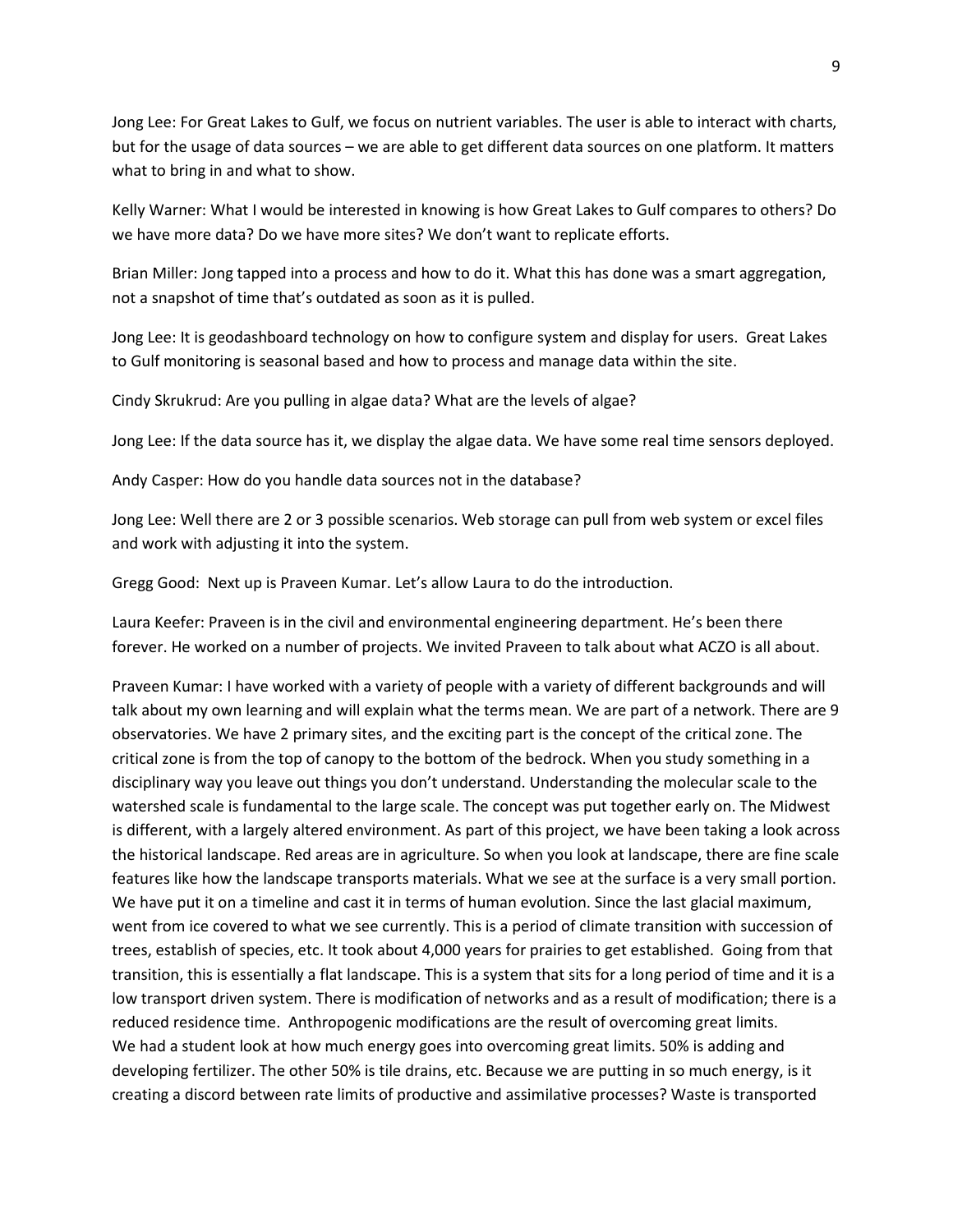out of the system instead of being assimilated. It creates a lot of stuff. We looked at carbon, soil, water sediment, and water. We looked at all of the interactions. If you compare concentrations, we are hoping for characterization of soil, when you apply the soil, how long it stays, etc. We are trying to get to that kind of story. With the nitrogen story, I'm going to add the ecology story. There is biodiversity impact and habitat impact. So it is going to reduce low flow. How does that balance out? Then a story about climate change effects. The study fumigated an area with CO2. Plants receiving CO2 are warmer. There is a whole suite of impacts. A lot of it is driven by socio-economic processes. This landscape has evolved with geologic time. If it's evolving over time then how do we go about modeling, stationary and non-stationary? What we have is an overlay in terms of landscape. How do we model these? Models are informed by the available measurements. LIDAR is available to categorize the vertical profile. We can stop looking at micro-topographical controls. Normally water will run into the landscape and transient bonds. How do we model these things and with LIDAR, you can look at unprecedented details. This is the kind of data becoming available. How can we use this data? Each color is a different tree, each circle is a tree. We can monitor corn, soybean, runoffs, and details at the 1 meter range. The computational needs of these are immense. But we can run these things. It also allows us to resolve the moisture regime in incredible detail. We are trying to run this on a large scale. Some key ideas: significance of anthropogenic inputs, enhancing agriculture productivity, new ways in which to model the landscape, and how the landscape is being resculpted.

Brian Miller: So to connect some dots, where to concentrate in areas? The Upper Sangamon to Lake Decatur was one of the selected areas. We have efforts going on. At some point, we will have to have a causal relationship; do you think this will help us?

Praveen Kumar: This study may help us understand dependencies, particularly feedback dependencies. This may help us reveal what those are.

Brian Miller: At some point, what will we need more of?

Praveen Kumar: Optimizing landscape. We may be able to answer questions with that.

Kelly Warner: SWAP monitoring. What info will help better inform the SWAP model?

Praveen Kumar: They aggregate processes. Our model provides a lot more detail. Is there a way to understand it?

Kelly Warner: It's a scale thing.

Brian Miller: How many years is this project going for?

Praveen Kumar: This project has 2 years remaining. There is a debate at NSF about in what form should it be continued. We cannot translate this as tools for people to use, but maybe we can get additional funds to do this.

Brian Miller: Can you do perennial crops?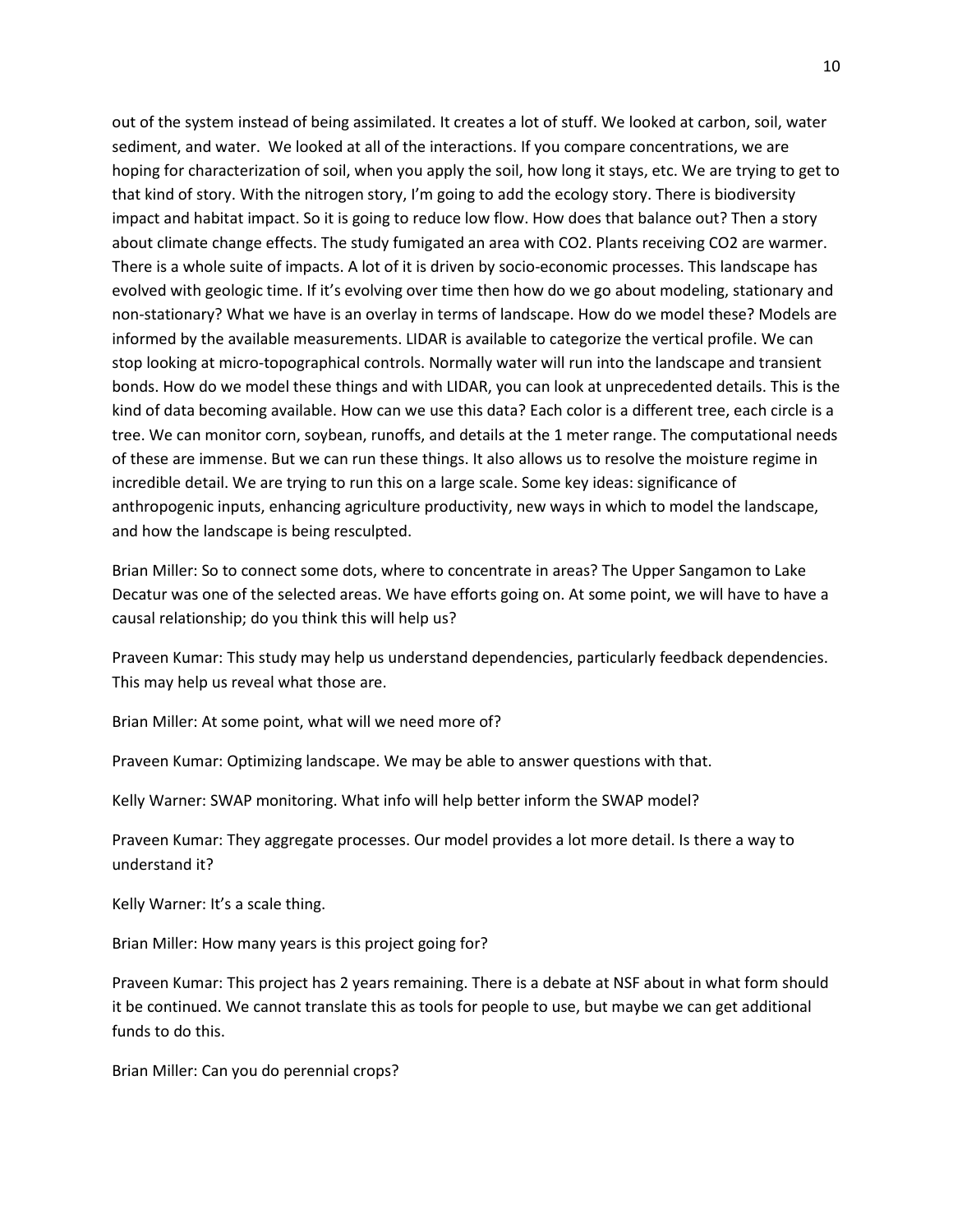#### Praveen Kumar: Yes.

Chuck Theiling: Don't forget about questions you have already answered. Also, I would like to reiterate one thing; what Praveen says of changing landscape from transformation to transport is so true. If you can't get it into the soil, you can't keep it on the landscape.

#### Cindy Skrukrud: What about bioenergey crops and biotranspiration rates?

Praveen Kumar: That's a good question, it's how you measure them, so we have to trust the models more than the measurement.

Andy Casper: I was thinking about a question the committee has been wrestling with, urban versus agriculture landscape. In your basins, there are large urban areas. Do you have insights into what their role is? Do they play an outsized role or is it best to focus on landscape drivers?

Praveen Kumar: No, I don't have insights. The 2 things drive resources and interest of people in project. People are interested in looking at that question but everything is driven by who is interested in answering the question.

#### Lunch Break

Gregg Good: We talked about priority watersheds and talked about nutrient watershed plans. This is kind of where we left off at the last meeting. Ann, Justin, and Andy developed the biological part of that. We picked a watershed to start in, developed a template, and some questions come up. That's what we are charged with. What should these things look like? Where is the watershed? What's the detail? What's needed? I started looking at examples of monitoring plans and watershed plans. These are some of the watersheds that we talked about. I don't know if we want to try to spell out the template for these things. I know we need these plans, but I'm not sure how to get to the next step. Should we be an oversight group to a contractor? How do we get there with a pot of money, if we get that pot of money?

Andy Casper: What is the cost of plan development or watershed assessment?

Cindy Skrukrud: Would putting a template together be useful?

Andy Casper: Some questions for the plan, how do they answer it?

Kelly Warner: We could use Google Docs to cut and paste into one document.

Cindy Skrukrud: Fox River, Upper Des Plaines, etc. all have monitoring groups. Did IEPA assess validity or quality assurance?

Gregg Good: Michelle Rousey is not going out and auditing folks. What are the goal and objectives? What is the general description of study area, what's going on existing, what's going on to answer questions?

Chuck Theiling: What are the unique characteristics of the watershed?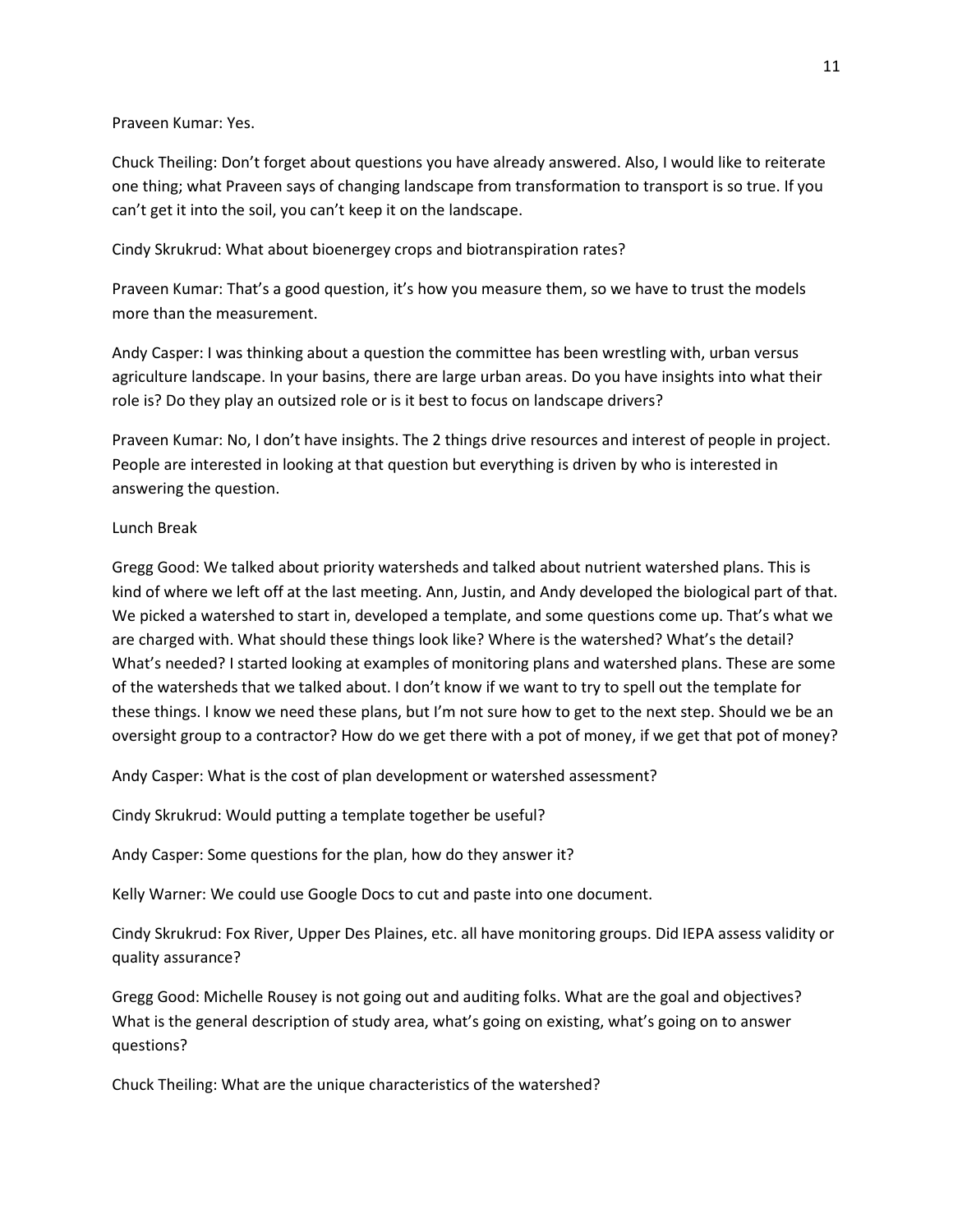Andy Casper: What about resources to be protected?

Chuck Theiling: Yes.

Gregg Good: Monitoring design, implementing steps, etc.?

Andy Casper: It should be logistical and practical. Would someone have a set of guidelines or would people just do this on their own?

Chuck Theiling: Riverwatch?

Andy Casper: What about something for people to use if they haven't developed their set of guidelines already?

Kelly Warner: A template? You can attach figures, a map of biologic sampling, and parallel comparisons.

Laura Keefer: What this committee can lend help to is some analysis of the historic and existing monitoring. Do they have any monitoring? How much more do they need? Maybe there is a Riverwatch to evaluate data to address resource quality and analyze data. We can fine tune parts that are in there. We need that piece. Once we translate and analyze that, then it is rather cookbook. They need to pull the information together. What are we short by and what are the needs? There is a Phase 1 and a Phase 2. Phase 1 is gathering and finding all that data, Phase 2 is analysis.

Chuck Theiling: What are your criteria and are you achieving target level?

Laura Keefer: Trends over time and annual loads. Some of the information is not a trend but that information is 15 years old. Are there any changes? Do you calculate annual loads? Biologically, Andy or Justin? These species collected at these times, biomass, etc. Do we have information to start and is any of it is useful?

Cindy Skrukrud: Can't the way we are using the superstations help?

Kelly Warner: Depending on the occurrence and distribution assessment. What is the occurrence and distribution of the data that we have? We need to evaluate them to determine the loads.

Rick Cobb: Guidance document. Groundwater protection needs assessment.

Andy Casper: Is that the Phase 1? A needs assessment?

Laura Keefer: I think so. We would have to define goals for watersheds.

Matt Short: The reality is data is not together and people do not know how to find it. Where is this existing data in Illinois? Did I capture that watershed data?

Laura Keefer: All of us know where 90% of watershed data is. Anything we couldn't find is probably so obscure it's not useful.

Kelly Warner: It's having them know where to go to find it.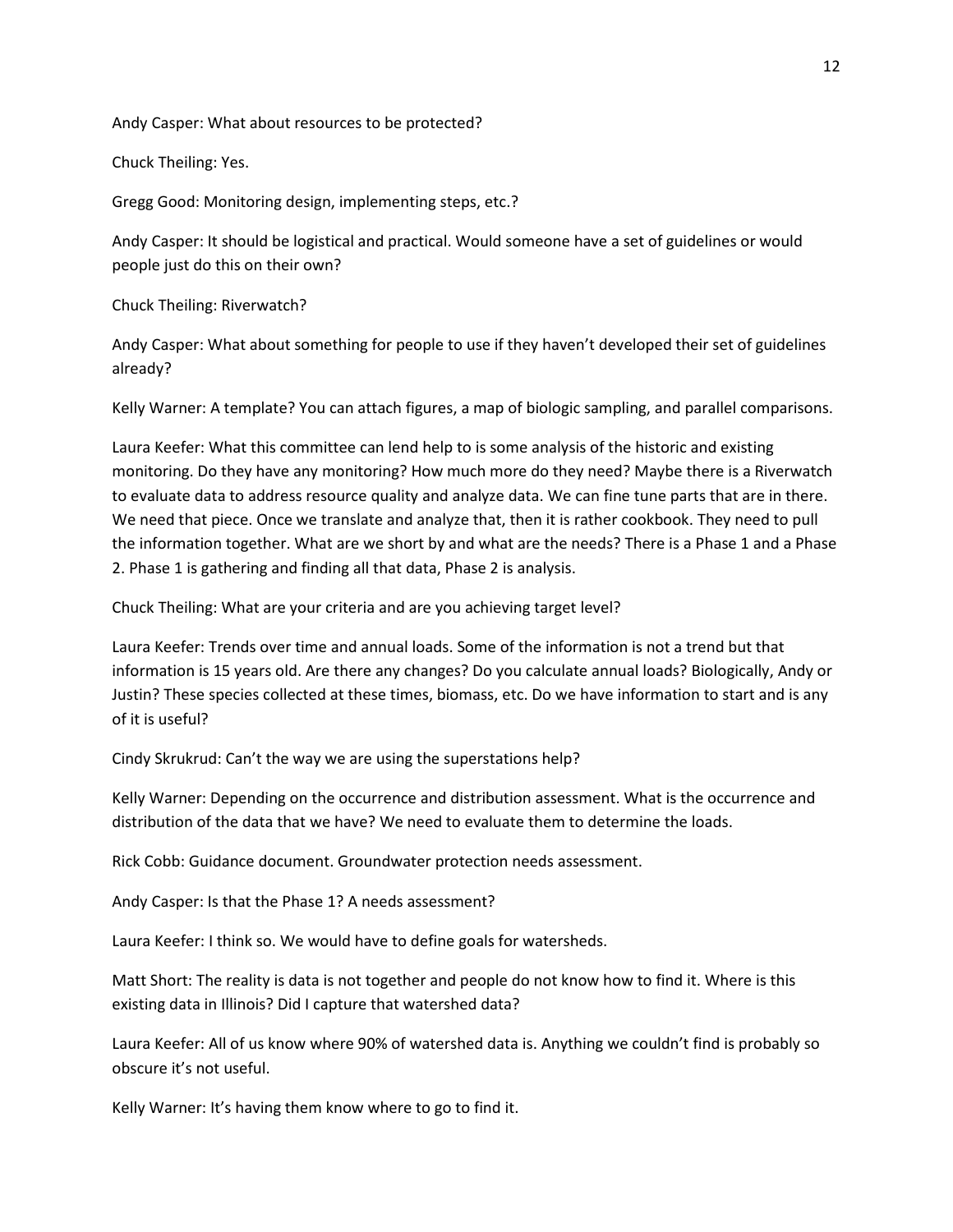Gregg Good: I was not envisioning volunteer groups putting this together. One goal of the NLRS is to find out what's leaving the state, so we need to find out. That's our responsibility in any way shape or form. We have watersheds in our state and we have to come up with these plans, not the small watershed groups. Here's what the NLRS did and why. This will be the result of that. I guess I'm seeing it's our responsibility as an oversight group. This group gives the charge.

Chuck Theiling: HUC 8 or HUC 12?

Gregg Good: We were talking about throwing out Middle Fox, Upper Middle Fox, Kaskaskia, Lake Springfield, Calumet, etc. My point is that it's the state's responsibility to engage local folks, but we have defined 3 goals.

Laura Keefer: The document is more of an approach for us to decide. How are we going to do it? Should it be uniform, templated, etc.?

Gregg Good: It's great to have the nutrient strategy, but maybe there is a little extra sampling we can do or additional sampling that we have to pay for?

Brian Miller: Could part of the plan be coming up with a budget? Maybe cost it out on what you think is needed?

Cindy Skrukrud: In all these potential pilots, I'm only not sure about Kaskaskia. There is existing work in the watersheds.

Laura Keefer: There is stuff happening in Kaskaskia.

Gregg Good: That's why these 4 were picked. Are they all doing biological programs?

Cindy Skrukrud: We aren't doing any biology. We are only doing water quality parameters. We would be interested in that.

Kelly Warner: We can start to look at a template to do our first one.

Gregg Good: Phase 1 is what's out there, and then Phase 2 is analyzing it. If we ever get to the analyzing, then we have to figure out goals. Upper Mississippi was a million and a half, etc.

Matt Short: For the full blown Clean Lakes Diagnostic Feasibility Study, there is fish, macroinvertebrates, pesticides, nutrients, etc. It is a big scale project. Even after we generated that, we can't implement this. Minnesota and Wisconsin started looking at the plan and can pick down from there, if you wanted to.

Laura Keefer: Large basins are monitored by USGS, in priority watersheds, and are captured sooner. Are these the only ones? Are they a canary in the coal mine? On a smaller scale at major watershed outlets, what about developing plans? Things that have no data are going to be very expensive for startups.

Kelly Warner: I would like to have someone develop a Google Doc that was interactive. Lots are monitoring and data related. We can pull out data, data management, quality assurance, a prototype as a shared document. Just to see how much this group could populate for the monitoring component. It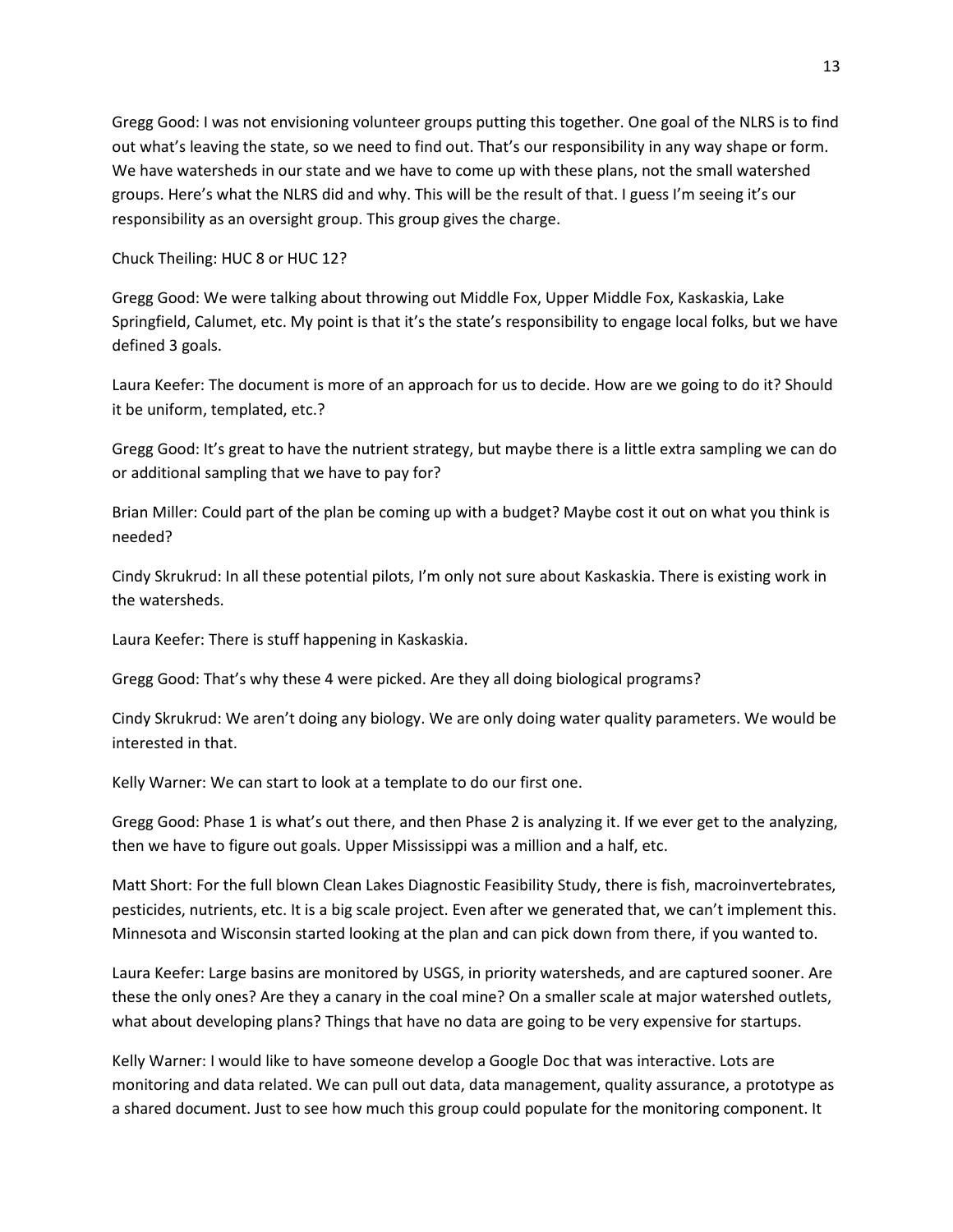might be a way of seeing how far they go. It's our needs assessment. Some of them such as implementation and where we need additional monitoring, we might have to come back to that as a group.

Gregg Good: At these stations we collect bugs, fish, habitat, etc.

Andy Casper: Potentially at different intervals.

Kelly Warner: You can upload and download, etc. and the descriptors and Google Doc is straightforward.

Laura Keefer: It's in the cloud. We can use that to find what we are missing and can populate where the gaps are.

Rick Cobb: That sounds like good visualization.

Kevin Culver: It would be a good starting point.

Laura Keefer: We can have 2 groups put together minimum amounts of data. We can do sheets too, spreadsheets, etc. Everyone should be able to access it.

Jong Lee: Metadata. Create a form and send it back. It is useful to have a Google Doc to start with making a template.

Kelly Warner: So the first step is picking out one watershed that we want to focus on.

Brian Miller: Do we want to do a non-point source nitrate, phosphorus, and/or point sources?

Chuck Theiling: If you rely on NGOs, there is lots of help in Chicago.

Cindy Skrukrud: We have data in the Fox, and Chicago Calumet is MWRD.

Andy Casper: Illinois DNR does have a couple programs in and around the area.

Chuck Theiling: Data is accessible.

Kevin Culver: Is it a 5 year assessment?

Gregg Good: That's what ours are.

Kelly Warner: Sangamon might be interesting.

Laura Keefer: Heart of the Sangamon.

Brian Miller: Kelly, why do you want to pull one with not a lot of data?

Kelly Warner: Because it is middle of the road. Some watersheds can aspire to that and others not very quick. It might be too easy for others.

Brian Miller: Sangamon jumps out. It is a perfect storm that has a lot of data.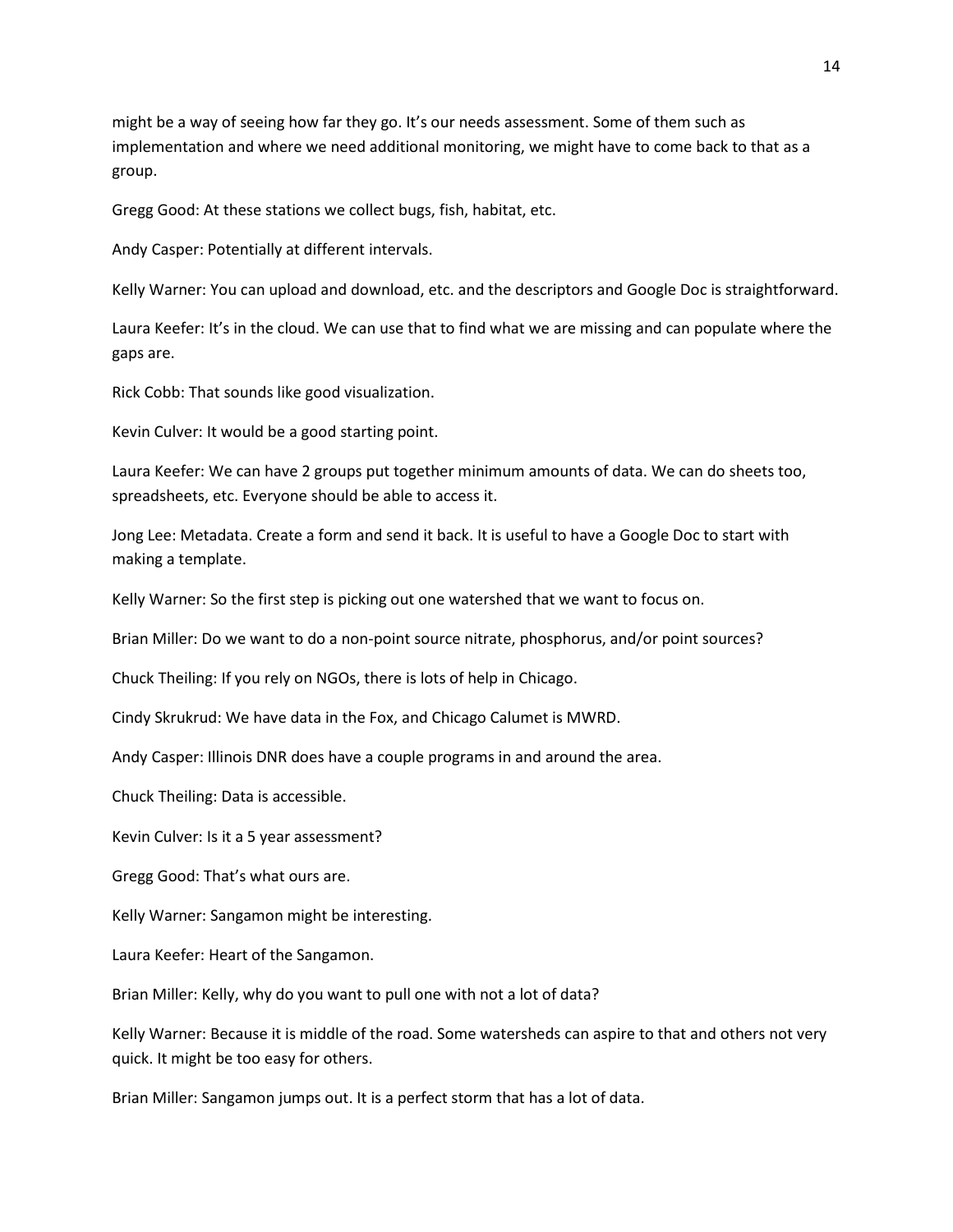Jong Lee: We looked at an older dataset. Our point of view is related to nutrients.

Chuck Theiling: NGRECC has continuous data.

Cindy Skrukrud: Are we looking at data that has changing data? We will see big changes in Fox 2019- 2021.

Andy Casper: Some BMPs are already under construction.

Justin Vick: We are collecting tons of data. For this first one, we are using a template, so going kind of middle of road is good.

Laura Keefer: What about Vermilion? I have a few years, with a smattering of middle of the road data.

Matt Short: There is lots of data on Lake Decatur - a wastewater plant, we have some monitoring, a shift in sources, what's coming in there, and what the impacts are.

Andy Casper: Does it make a difference that there are shifts over time?

Matt Short: Looking at a watershed you might see significant shifts in pollutant sources. That's just a different part of the watershed, if you want to consider that.

Gregg Good: I'm hearing good aspects from all of them.

Matt Short: Lake Shelbyville sucks all of the nutrients out and the watershed has a different nutrient structure above that above Lake Shelbyville.

Kelly Warner: I think, to start, we should pick one without a superstation. I would propose the Vermilion or the Sangamon.

Cindy Skrukrud: Why is Lake Springfield on there?

Gregg Good: There is lots of stuff going on. The list was where the monitoring is occurring and where the BMP implementation is going on.

Laura Keefer: We are always monitoring upstream Lake Decatur.

Matt Short: It is a HUC 8 there.

Kelly Warner: I would suggest Vermilion.

Kevin Culver: Vermilion.

Laura Keefer: Vermilion.

Sarah Lindholm: Vermilion.

Cindy Skrukrud: Are there changes in point sources in Vermilion?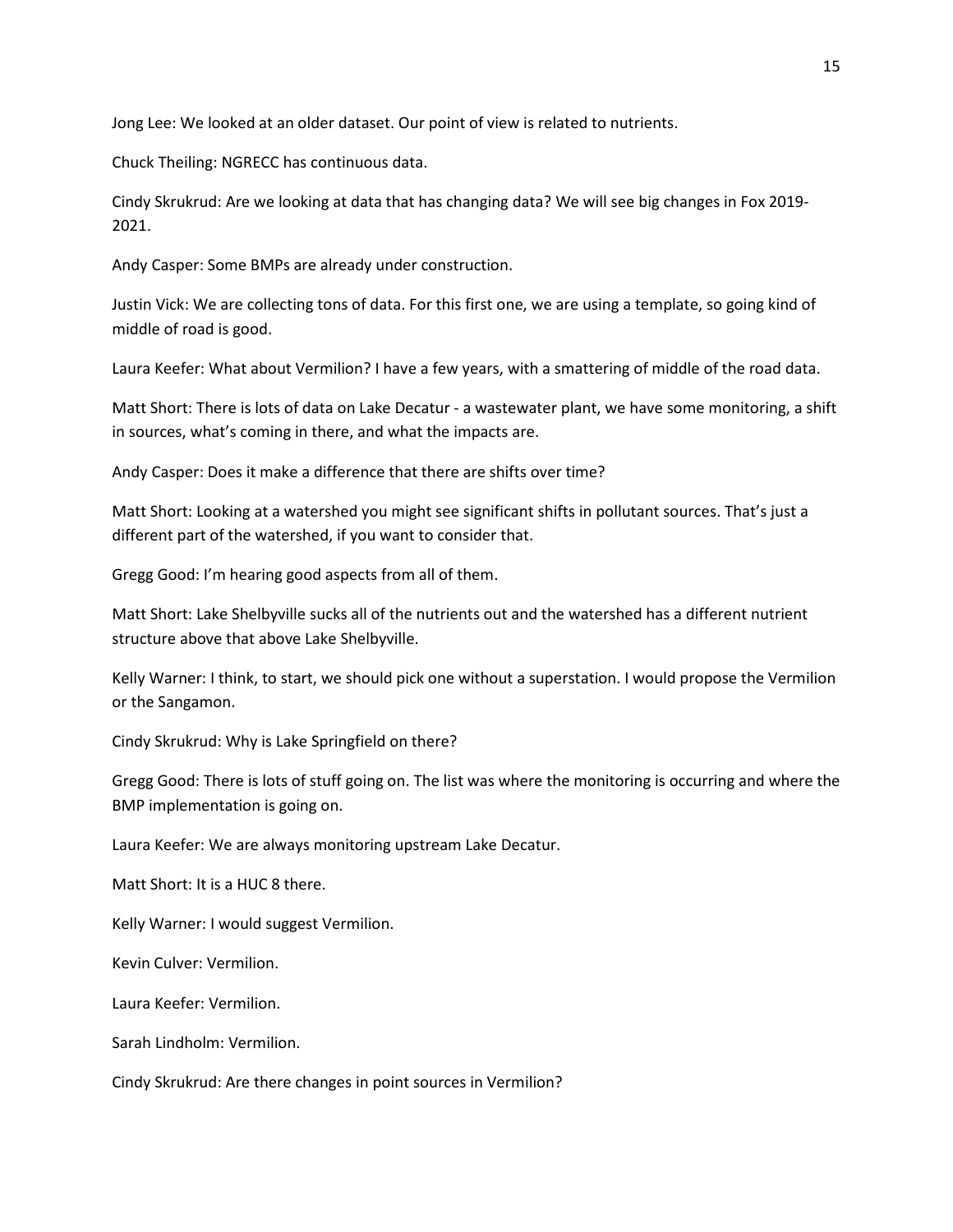Kelly Warner: Agriculture.

Andy Casper: BMPs or agricultural land use?

Kelly Warner: CREP.

Laura Keefer: There are some point sources in there.

Matt Short: Pass.

Justin Vick: Vermilion.

Chuck Theiling: Sangamon.

Andy Casper: Sangamon.

Cindy Skrukrud: Sangamon, since it is both an agricultural and point source.

Andy Casper: Sangamon has a lot of biological data.

Brian Miller: Any wisdom in considering both as you do the template? What if, as you develop the template, you develop both? What are the fields that you need to fill in?

Kelly Warner: It will take more time, but I like that idea.

Gregg Good: We are going to do Vermilion.

Kelly Warner: Cindy, you have experience working with lots of data, the broader we focus, the better.

Gregg Good: So create a Google Doc?

Jong Lee: I can create a template of what type of information we want to collect. Everyone will need to send information to my Gmail account.

Kelly Warner: Laura, Jong, and I will make the spreadsheet. Who will do biological?

Andy Casper: It may not be in proper format.

Jong Lee: I like that idea; it doesn't burden volunteers to enter a lot of data.

Gregg Good: Justin and Andy will send Jong biological data. The teams of Andy and Justin will send Jong a template. Kelly and Laura will send data to Jong by October 19.

Laura Keefer: More information will go into it.

Jong Lee: I will create a folder to populate. Everyone has a month and half to populate.

Gregg Good: Let's populate by the December meeting.

Kelly Warner: We should remind everybody to fill it out by Thanksgiving.